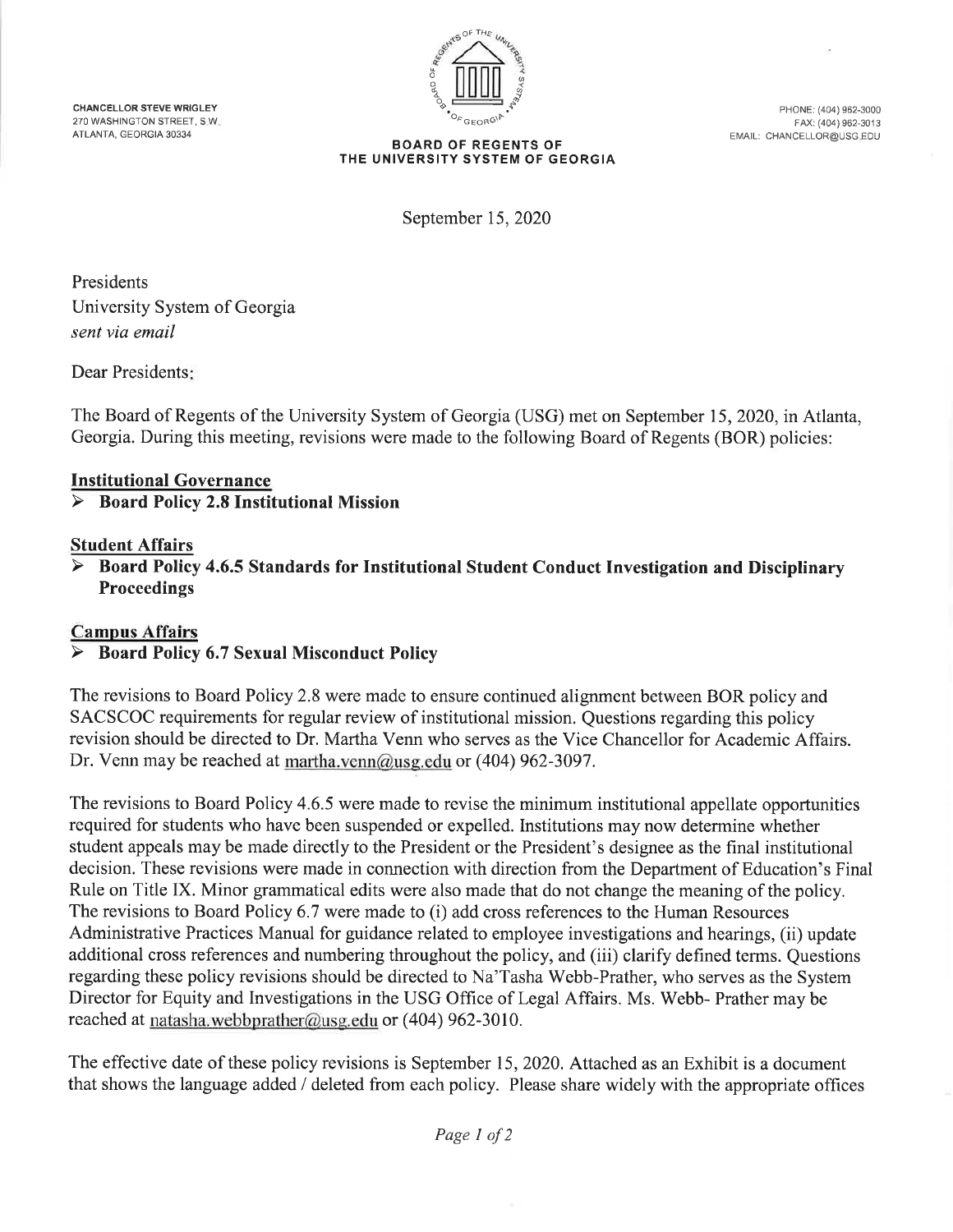**USG** Presidents September 15, 2020 Page 2

at your institution to include Title IX, Academic Affairs, Student Affairs, Legal Affairs, Compliance, Public Safety, Human Resources, and Internal Audit.

Sincerely,

Steve W. Wrigley

Chancellor

cc: Tracey Cook, Executive Vice Chancellor for Strategy and Fiscal Affairs Dr. Tristan Denley, Executive Vice Chancellor for Academic Affairs Teresa MacCartney, Executive Vice Chancellor for Administration Ashley Jones, Chief of Staff Claire Arnold, Vice Chancellor for Internal Audit Dr. John Fuchko, III, Vice Chancellor for Organizational Effectiveness Dr. Juanita Hicks, Vice Chancellor for Human Resources Sandra Neuse, Vice Chancellor for Real Estate and Facilities Dr. Joyce Jones, Vice Chancellor for Student Affairs Dr. Bobby Laurine, Vice Chancellor and Chief Information Officer Karen McCauley, Vice Chancellor of Development Aaron Diamant, Vice Chancellor for Communications Edward Tate, Vice Chancellor of Legal Affairs and Secretary to the Board Dr. Martha Venn, Vice Chancellor for Academic Affairs Brooke Bowen, Senior Legal Counsel Na'Tasha Webb-Prather, System Director for Equity & Investigations Mike Coverson, Director of Safety and Security Wesley Horne, Director of Ethics and Compliance Institutional Chief Human Resource Officers **Institutional Title IX Leads Institutional Chief Business Officers Institutional Legal Officers Institutional Effectiveness Leads**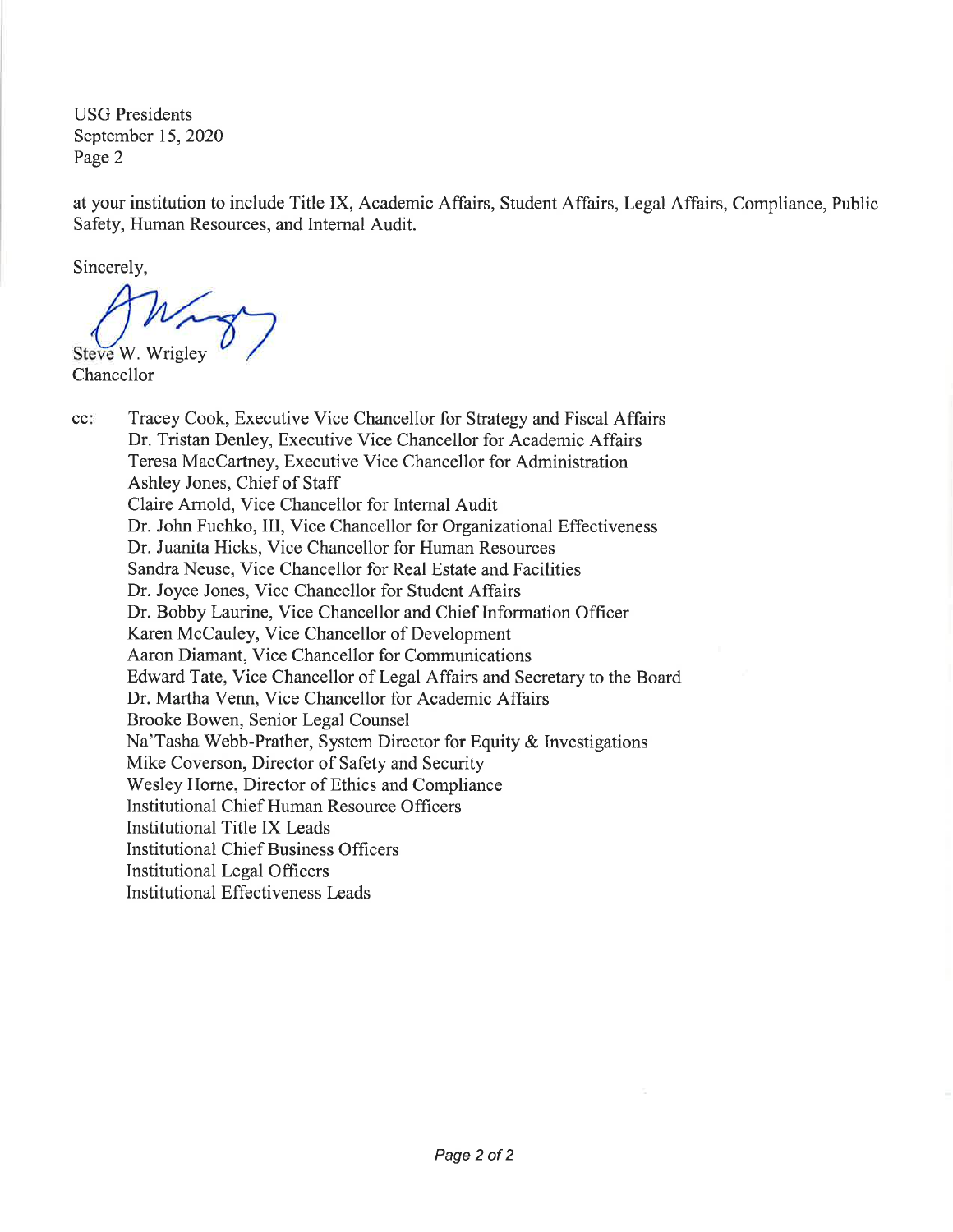# **Exhibit BOARD OF REGENTS POLICY MANUAL Revised Policies with Markup Meeting of September 15, 2020**

## **I. Revision to Board Policy 2.8 Shown with Markup**

## **2.8 Institutional Mission**

The mission of the University System of Georgia (USG) is achieved through the collective missions of our state's public colleges and universities, which drive economic development and produce more educated individuals to contribute to the quality of life in the State. USG institutions are responsible for producing graduates with the requisite skills and knowledge to ensure Georgia's strong future in the knowledge-based and global economy. The individual mission and function of the institutions within the USG must be aligned with the overall USG mission in order to strategically meet the higher education needs of the State.

The function and mission of each USG institution is determined by the Board of Regents and any change in institutional function and mission must be approved by the Board. Institutional mission statements shall be evaluated by the Board as part of the regular cycle of accreditation and reaffirmation for the institution. Institutional function determines the scope of activity of the institution over a considerable period of time and covers the following aspects:

- 1. The level at which the institution will operate;
- 2. The types of educational degree programs to be offered;
- 3. The cost of attending the institution (student tuition and fees);
- 4. The admissions selectivity of the institution and the extent to which the institution serves as a primary point of access to higher education for under-represented students in a geographic region of Georgia; and,
- 5. The extent to which the institution engages in teaching, research, and service

Specific functions and missions for individual institutions and the procedures to request a change in functional sector, functional sector category, and institutional mission can be found in the Academic & Student Affairs Handbook. USG institutions are classified according to the following functional sectors:

**Research Universities**, which offer a broad array of undergraduate, graduate, and professional programs and are characterized as doctoral-granting with a Carnegie Classification of very high or high research activity. Associate degrees are typically not offered at research universities. The Nexus degree can be offered at research universities. While teaching is a core focus at all USG institutions, the emphasis on basic and applied research is much heavier at research universities than any other institutional sector. It is expected that institutions operating within this sector will be world-class research institutions with significant commitments to receipt of external funding, philanthropic giving, and fundraising at the highest levels.

**Edited Policy (Continued)**

| <b>Institution</b> | <b>Primary</b>          | <b>Secondary</b>         | <b>Secondary</b>         |
|--------------------|-------------------------|--------------------------|--------------------------|
|                    | <b>Section/Function</b> | <b>Sections/Function</b> | <b>Sections/Function</b> |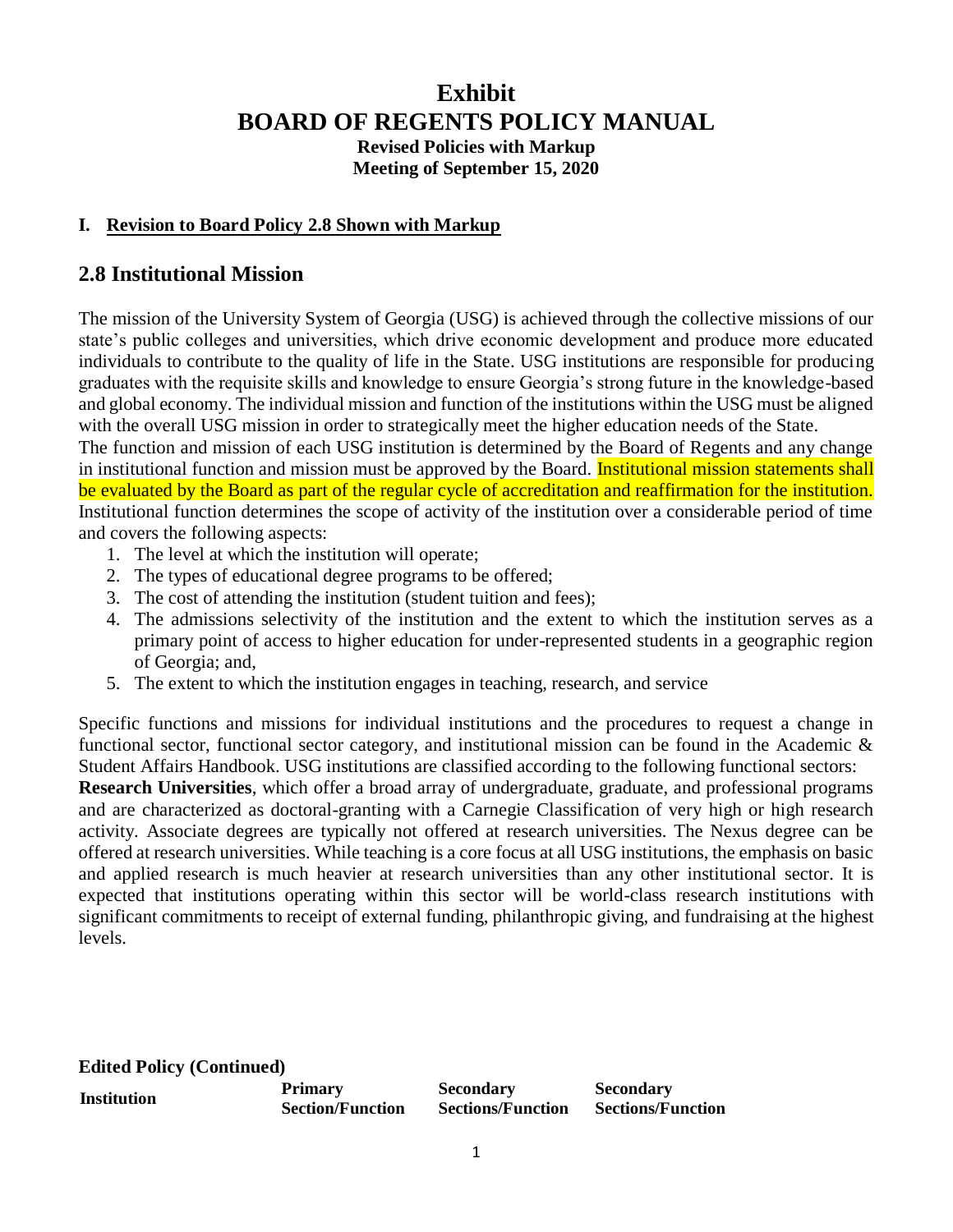| Georgia Institute of<br>Technology | <b>Research University</b> | n/a                  | Georgia's technological<br>research institution                            |
|------------------------------------|----------------------------|----------------------|----------------------------------------------------------------------------|
| Georgia State University           | <b>Research University</b> | <b>State College</b> |                                                                            |
| University of Georgia              | <b>Research University</b> | n/a                  | Georgia's land-grant<br>institution and Agricultural<br>experiment station |
| Augusta University                 | <b>Research University</b> | n/a                  | State's dedicated<br>health/sciences/medical<br>college                    |

**Comprehensive Universities**, which offer a number of undergraduate and master's-level programs with some doctoral programs. Typically, associate-level degrees are not offered at comprehensive universities. The Nexus degree can be offered at research universities. Master programs at comprehensive universities are characterized as master's-dominant. While teaching is a core focus at all USG institutions, the emphasis on basic and applied research is heavier at comprehensive universities than state universities or state colleges, but not emphasized as heavily as research universities. It is expected that institutions within this sector will be committed to being world-class academic institutions.

| <b>Institution</b>                        | <b>Primary</b><br><b>Section/Function</b> | <b>Secondary</b><br><b>Sections/Function</b> | <b>Secondary</b><br><b>Sections/Function</b> |
|-------------------------------------------|-------------------------------------------|----------------------------------------------|----------------------------------------------|
| Georgia Southern University Comprehensive | University                                | n/a                                          | Approved for doctoral<br>programs            |
| Valdosta State University                 | Comprehensive<br>University               | n/a                                          | Approved for doctoral<br>programs            |
| Kennesaw State University                 | Comprehensive<br>University               | n/a                                          | Approved for doctoral<br>programs            |
| University of West Georgia                | Comprehensive<br>University               | n/a                                          | Approved for doctoral<br>programs            |

**State Universities**, which offer a number of undergraduate and master's-level programs, but very few doctoral programs. Associate-level degrees can be offered at these universities, but they are also typically limited. The Nexus degree can be offered at state universities. While teaching is a core focus at all USG institutions, the emphasis on research activity at these state universities includes some basic research, but is typically more focused on institutional or applied research.

| <b>Institution</b>                                        | <b>Primary</b><br><b>Section/Function</b> | <b>Secondary</b><br><b>Sections/Function</b> | <b>Secondary</b><br><b>Sections/Function</b>                                  |
|-----------------------------------------------------------|-------------------------------------------|----------------------------------------------|-------------------------------------------------------------------------------|
| <b>Albany State University</b>                            | <b>State University</b>                   | <b>State College</b>                         | n/a                                                                           |
| Clayton State University                                  | <b>State University</b>                   | n/a                                          | n/a                                                                           |
| Columbus State University                                 | <b>State University</b>                   | n/a                                          | Approved for doctoral<br>programs                                             |
| Fort Valley State University State University             |                                           | n/a                                          | State's 1890 land grant<br>institution                                        |
| Georgia College & State<br>University                     | <b>State University</b>                   | n/a                                          | State's public liberal arts<br>institution; approved for<br>doctoral programs |
| Georgia Southwestern State State University<br>University |                                           | n/a                                          | n/a                                                                           |
| Middle Georgia State<br>University                        | <b>State University</b>                   | <b>State College</b>                         | n/a                                                                           |
| Savannah State University                                 | <b>State University</b>                   | n/a                                          | n/a                                                                           |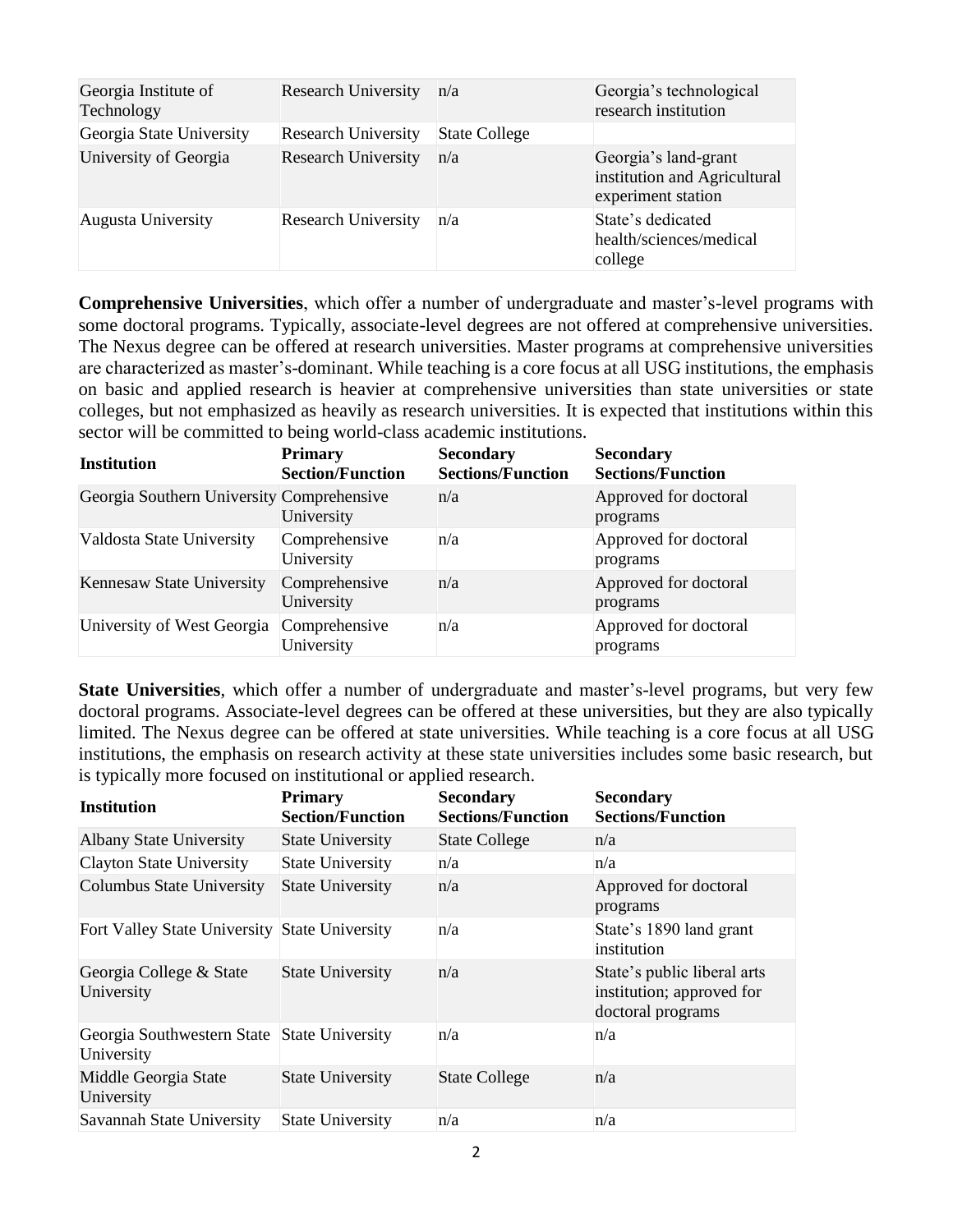| University of North Georgia State University<br>n/a<br>approved for doctoral<br>programs | State's military college; |
|------------------------------------------------------------------------------------------|---------------------------|
|------------------------------------------------------------------------------------------|---------------------------|

## **State Colleges**

### **Balanced Bachelor's and Associate State Colleges**

Institutions included in the balanced bachelor's and associate-level state colleges group offer bachelor's degrees, associate programs, and general education courses, but no graduate programs. These state colleges are characterized as balanced bachelor's and associate-level degrees with bachelor's programs focused on specialized academic and economic development program areas and regional, college-educated workforce needs. The Nexus degree can be offered at state colleges. The emphasis at these state colleges is on teaching and service with limited focus on basic or applied research activity.

### **Associate Dominant-Select Bachelor's State Colleges**

Institutions included in the associate dominant state colleges group are characterized as offering associatedominant programs and general education courses, with very few, select, professionally-oriented bachelor's degree programs. The select bachelor's programs are focused on specialized academic and economic development program areas and regional, college-educated workforce needs. The emphasis at these state colleges is on teaching and service with limited focus on basic or applied research.

| <b>Institution</b>                             | <b>Primary</b><br><b>Section/Function</b>                            | <b>Secondary</b><br><b>Sections/Function</b> | <b>Secondary</b><br><b>Sections/Function</b> |
|------------------------------------------------|----------------------------------------------------------------------|----------------------------------------------|----------------------------------------------|
| Abraham Baldwin<br><b>Agricultural College</b> | State College -<br><b>Balanced Bachelor's</b><br>& Associate Degrees | n/a                                          | State's agricultural state<br>college        |
| Atlanta Metropolitan State<br>College          | State College -<br><b>Balanced Bachelor's</b><br>& Associate Degrees | n/a                                          | n/a                                          |
| College of Coastal Georgia                     | State College -<br>Balanced Bachelor's<br>& Associate Degrees        | n/a                                          | n/a                                          |
| <b>Dalton State College</b>                    | State College -<br><b>Balanced Bachelor's</b><br>& Associate Degrees | n/a                                          | n/a                                          |
| Georgia Gwinnett College                       | State College -<br><b>Balanced Bachelor's</b><br>& Associate Degrees | n/a                                          | n/a                                          |
| Gordon State College                           | State College -<br><b>Balanced Bachelor's</b><br>& Associate Degrees | n/a                                          | n/a                                          |
| East Georgia State College                     | State College -<br>Associate Dominant,<br>Select Bachelor's          | n/a                                          | n/a                                          |
| Georgia Highlands College                      | State College -<br>Associate Dominant,<br>Select Bachelor's          | n/a                                          | n/a                                          |
| South Georgia State College State College -    | Associate Dominant,<br>Select Bachelor's                             | n/a                                          | n/a                                          |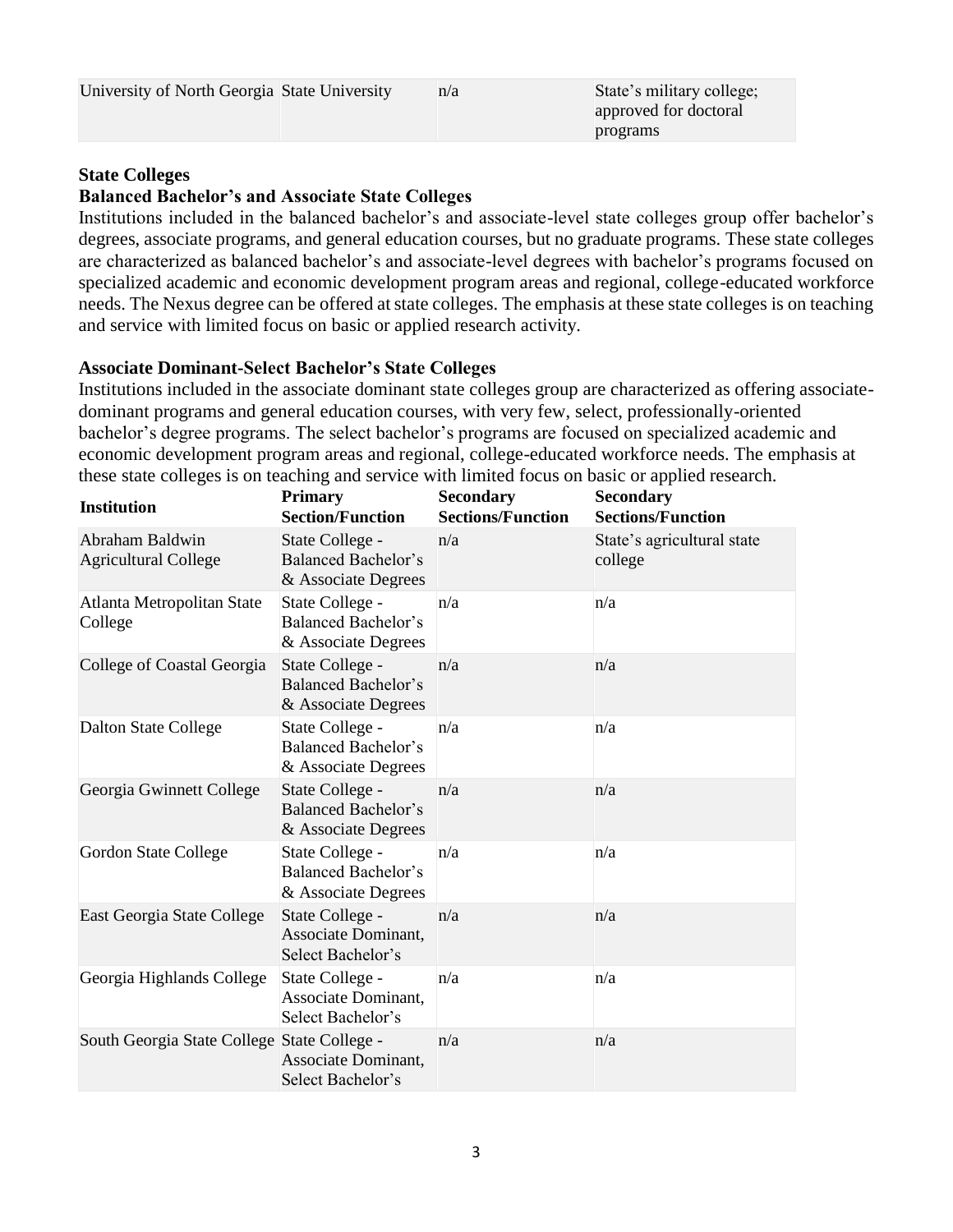## **Institutions with a Blended Function**

At times a USG institution may be approved by the Board to advance aspects of a mission from different functional sectors. When this occurs, an institution will have a blended institutional function with a primary sector function and a secondary function sector. While the institution will follow the function of their primary sector, it will also be authorized to function in accordance with aspects of the secondary sector function.

No institution may operate as an institution with a blended function unless approved by the Board of Regents. When the Board approves an institution as having a blended function, the Board will also approve the institution's primary functional sector. The guidelines for obtaining Board approval to operate as an institution with a blended function and a list of institutions currently approved for a blended function can be found in the Academic & Student Affairs Handbook.

The Chancellor may, from time to time, direct institutions with a blended function on whether and to what extent the institution will implement primary functional sector requirements or secondary functional sector requirements.

## **II. Revision to Board Policy 4.6.5 Shown with Markup**

# **4.6.5 Standards for Institutional Student Conduct Investigation and Disciplinary Proceedings**

## **4.6.5.2 Process for Investigating and Resolving Disputed Reports**

Investigation

Throughout any investigation and resolution proceedings, a party shall receive written notice of the alleged misconduct, shall be provided an opportunity to respond, and shall be allowed to remain silent or otherwise not participate in or during the investigation and resolution process without an adverse inference resulting. If a party chooses to remain silent or otherwise not participate in an investigation, the investigation may still proceed and policy charges may still result and be resolved. Timely and equal access to information that will be used during the investigation will be provided to the Complainant (where applicable), and Respondent.

## **4.6.5.6 Appeals**

Appeals may be made in any cases where sanctions are issued, even when such sanctions are held "in abeyance," such as probationary or expulsion. Where the sanction imposed includes a suspension or expulsion (even for one held in abeyance), the following appellate procedures must be provided.

The Respondent (and in cases involving sexual misconduct or other forms of discrimination and/or harassment, the Complainant) shall have the right to appeal the outcome on any of the following grounds: (1) to consider new information, sufficient to alter the decision, or other relevant facts not brought out in the original hearing (or appeal), because such information was not known or knowable to the person appealing during the time of the hearing (or appeal); (2) to allege a procedural error within the hearing process that may have substantially impacted the fairness of the hearing(or appeal), including but not limited to whether any hearing questions were improperly excluded or whether the decision was tainted by a conflict of interest or bias by the Title IX Coordinator, Conduct Officer, investigator(s), decision makers(s); or (3) to allege that the finding was inconsistent with the weight of the information.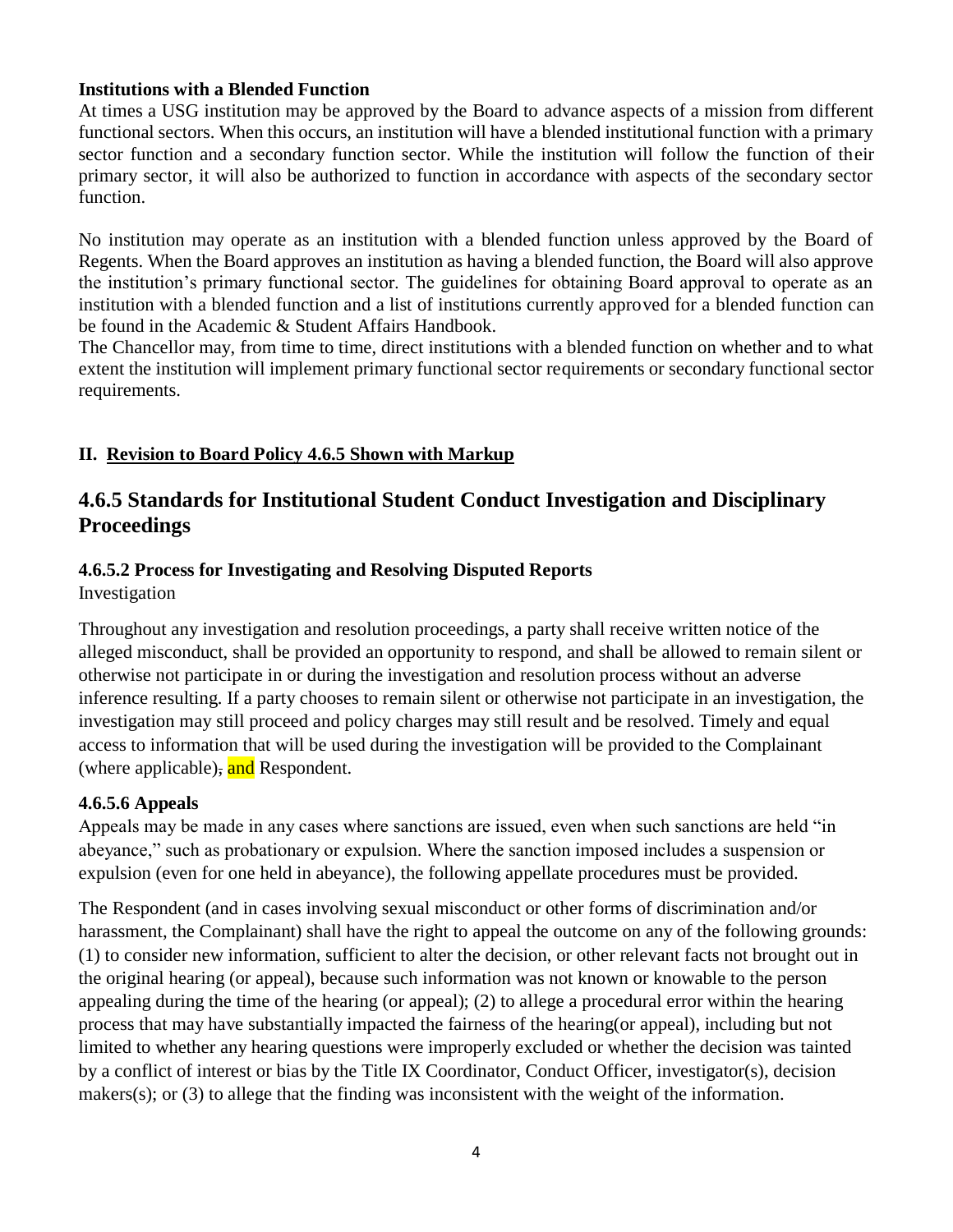The appeal must be made in writing, and must set forth one or more of the bases outlined above, and must be submitted within five business days of the date of the final written decision. The appeal should be made to the institution's Vice President for Student Affairs President or their designee.

The appeal shall be a review of the record only, and no new meeting with the Respondent or any Complainant is required. The Vice President, or their designee, may affirm the original finding and sanction, affirm the original finding but issue a new sanction of greater or lesser severity, remand the case back to the decision-maker to correct a procedural or factual defect, or reverse or dismiss the case if there was a procedural or factual defect that cannot be remedied by remand. The Vice President or his or her their designee shall then issue a decision in writing to the respondent within a reasonable time period.

The decision of the Vice President or his or her designee may be appealed in writing within five business days (as determined by the date of the decision letter) to the President of the institution solely on the three grounds set forth above.

The President or their designee may affirm the original finding and sanction, affirm the original finding but issue a new sanction of greater or lesser severity, remand the case back to any lower decision maker to correct a procedural or factual defect, or reverse or dismiss the case if there was a procedural or factual defect that cannot be remedied by remand. The President or their designee's decision shall be simultaneously issued in writing to the parties within a reasonable time period. The President or their designee's decision shall be the final decision of the institution.

Should the Respondent or Complainant (where applicable) wish to appeal the President's final institutional decision, they may request review by the Board of Regents in accordance with the Board of Regents' Policy on Discretionary Review.

Appeals received after the designated deadlines above will not be considered unless the institution or Board of Regents has granted an extension prior to the deadline. If an appeal is not received by the deadline the last decision on the matter will become final.

## **III. Board Policy 6.7 Shown with Markup**

## **6.7 Sexual Misconduct Policy**

## **6.7.1 Definitions and Prohibited Conduct**

Sexual Harassment (Student on Student): Unwelcome verbal, nonverbal, or physical conduct based on sex (including gender stereotypes), determined by a Reasonable Person to be so severe, pervasive, and objectively offensive that it effectively denies a person equal access to participate in or to benefit from an institutional education program or activity in violation of Title IX.

## **6.7.3 (E) Advisors**

Both the Complainant and the Respondent, as parties to the matter, shall have the opportunity to use an advisor (who may or may not be an attorney) of the party's choosing at the party's own expense. The advisor may accompany the party to all meetings and may provide advice and counsel to their respective party throughout the Sexual Misconduct process, including providing questions, suggestions and guidance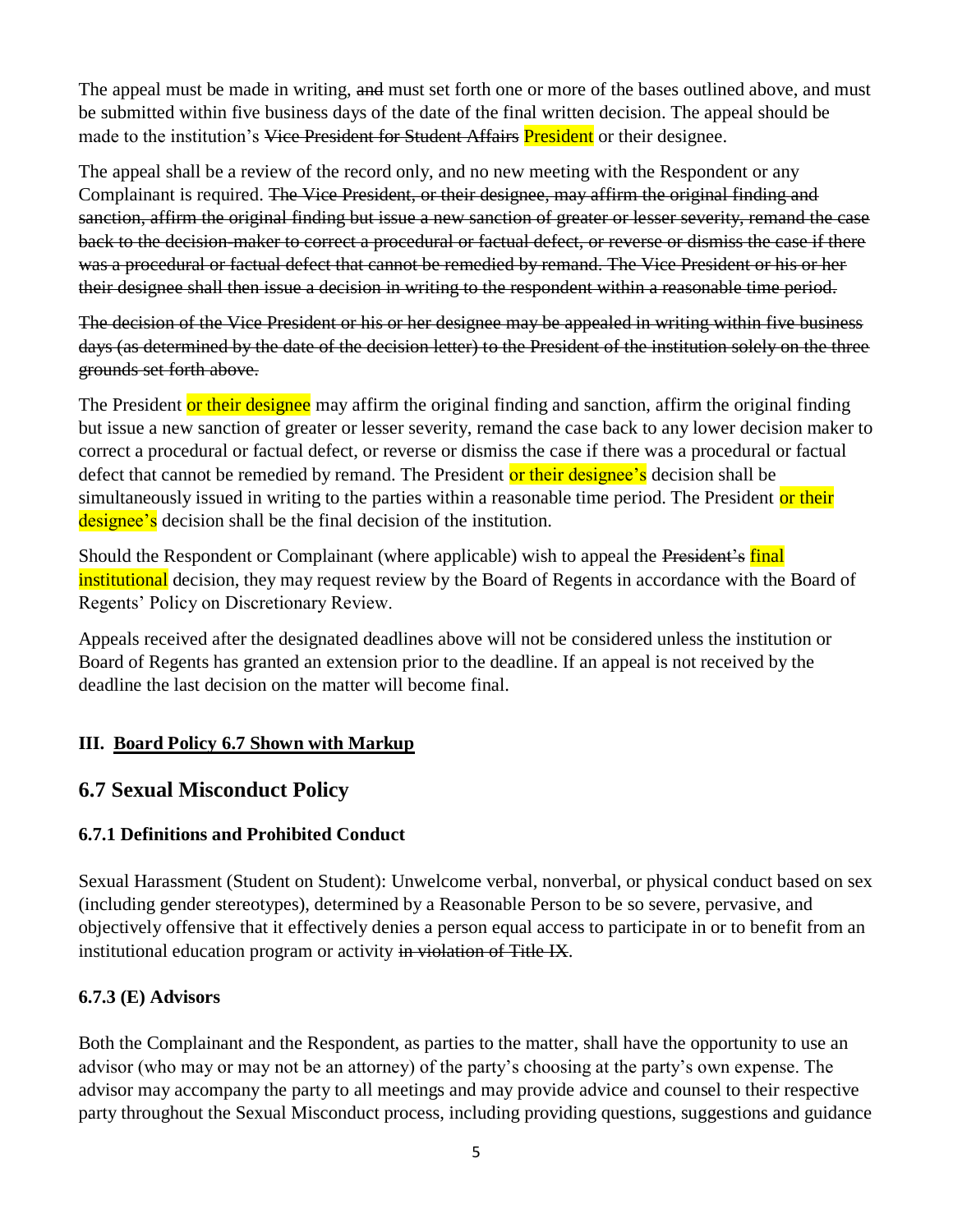to the party, but may not actively participate in the process except as outlined in BOR 6.7.4 ( $\overline{B}$ ). All communication during the Sexual Misconduct process will be between the institution and the party and not the advisor. With the party's permission, the advisor may be copied on all communications.

## **6.7.4 Responding to Reports of Sexual Harassment Pursuant to Title IX**

6.7.4 (C) Formal Complaints

A Formal Complaint is a written document filed by the Complainant or signed by the Coordinator alleging sexual harassment, as defined by Title IX and its implementing regulations, against a Respondent and requesting that the institution open an investigation. In order to file a Formal Complaint, the Complainant must be participating in or attempting to participate in the education program or activity of the institution occurring within the United States at the time of the filing.

## 6.7.4 ( $\in$  D) Informal Resolution

Formal Complaints may be resolved informally, except in the instance of an allegation by a student against an institution employee. The following must be met in order to proceed with the informal resolution process:

- 1. The parties have received written notice of the allegations
- 2. The parties have received written explanation of the informal process to include, but not limited to:
	- a. Written agreement of the parties to initiate the informal resolution process;
	- b. Written notice that the parties may withdraw from the process at any time prior to the agreement of the terms of the resolution;
	- c. Written notice that the final resolution precludes any further institutional actions on the allegations
- 3. The institution has agreed to engage in the informal resolution process.

## 6.7.4 ( $\overline{B}$ ) Advisors

Both the Complainant and the Respondent, as parties to the matter, shall have the opportunity to use an advisor (who may or may not be an attorney) of the party's choosing. The advisor may accompany the party to all meetings and may provide advice and counsel to their respective party throughout the Sexual Misconduct process but may not actively participate in the process except to conduct cross-examination at the hearing. If a party chooses not to use an advisor during the investigation, the institution will provide an advisor for the purpose of conducting cross-examination on behalf of the relevant party. All communication during the Sexual Misconduct process will be between the institution and the party and not the advisor. The institution will copy the party's advisor prior to the finalization of the investigation report when the institution provides the parties the right to inspect and review directly related information gathered during the investigation. With the party's permission, the advisor may be copied on all communications.

## **6.7.5 Investigations**

All Sexual Misconduct investigations involving a student Respondent shall follow the investigation process set forth in [Section 4.6.5, Standards for Institutional Student Conduct Investigation and](https://www.usg.edu/policymanual/section4/C332/#p4.6.5_standards_for_institutional_student_conduct_investigation)  [Disciplinary Proceedings.](https://www.usg.edu/policymanual/section4/C332/#p4.6.5_standards_for_institutional_student_conduct_investigation)